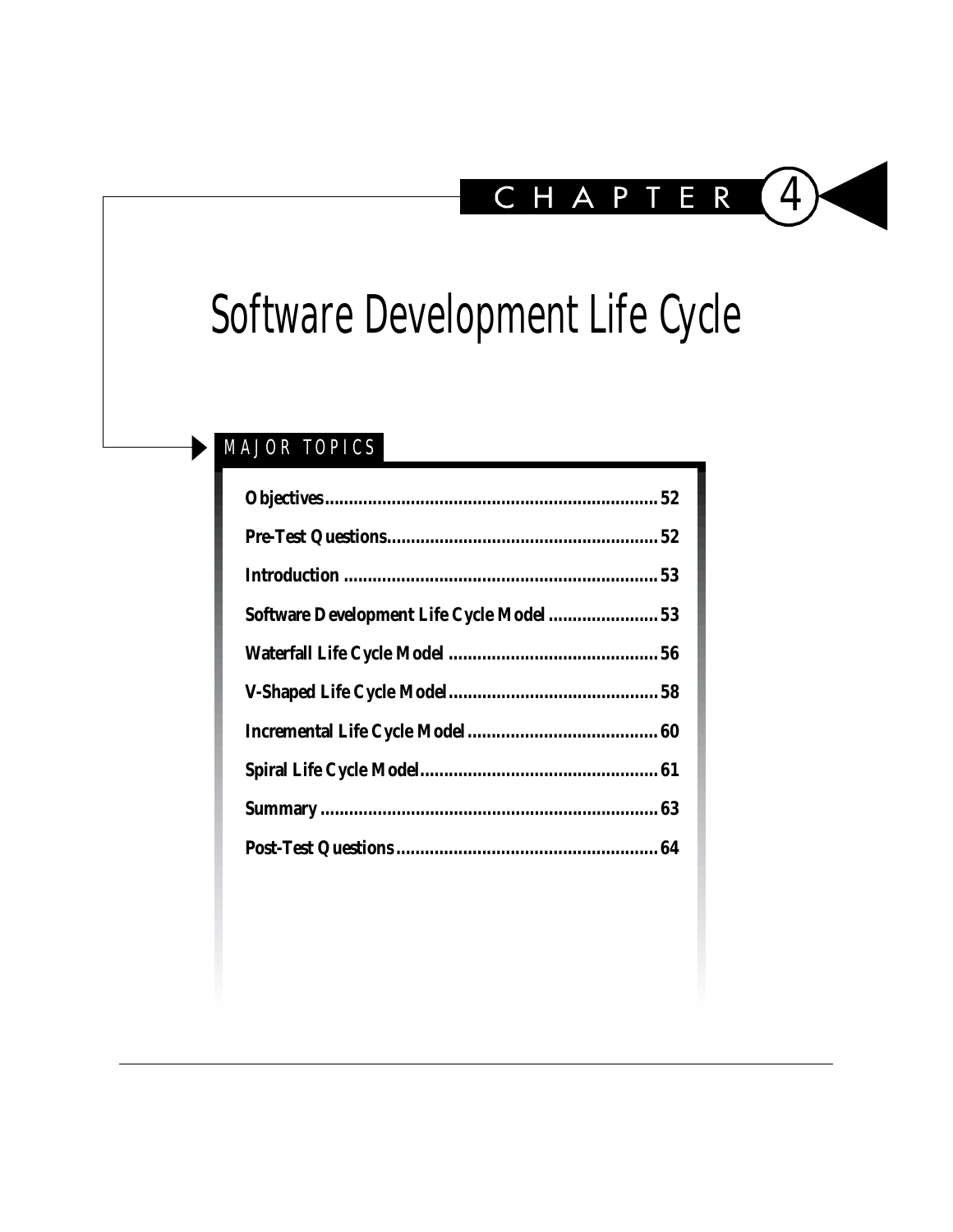## <span id="page-1-0"></span>**OBJECTIVES**

At the completion of this chapter, you will be able to:

- Define software development life cycle.
- Describe the Waterfall life cycle model.
- Describe the V-Shaped life cycle model.
- Describe the Incremental life cycle model.
- Describe the Spiral life cycle model.

## **PRE-TEST QUESTIONS**

The answers to these questions are in Appendix A at the end of this manual.

<span id="page-1-1"></span>

1. What is a software development life cycle?

.....................................................................................................................................

- .....................................................................................................................................
- 2. What are the four main phases of the general software development life cycle model?

..................................................................................................................................... .....................................................................................................................................

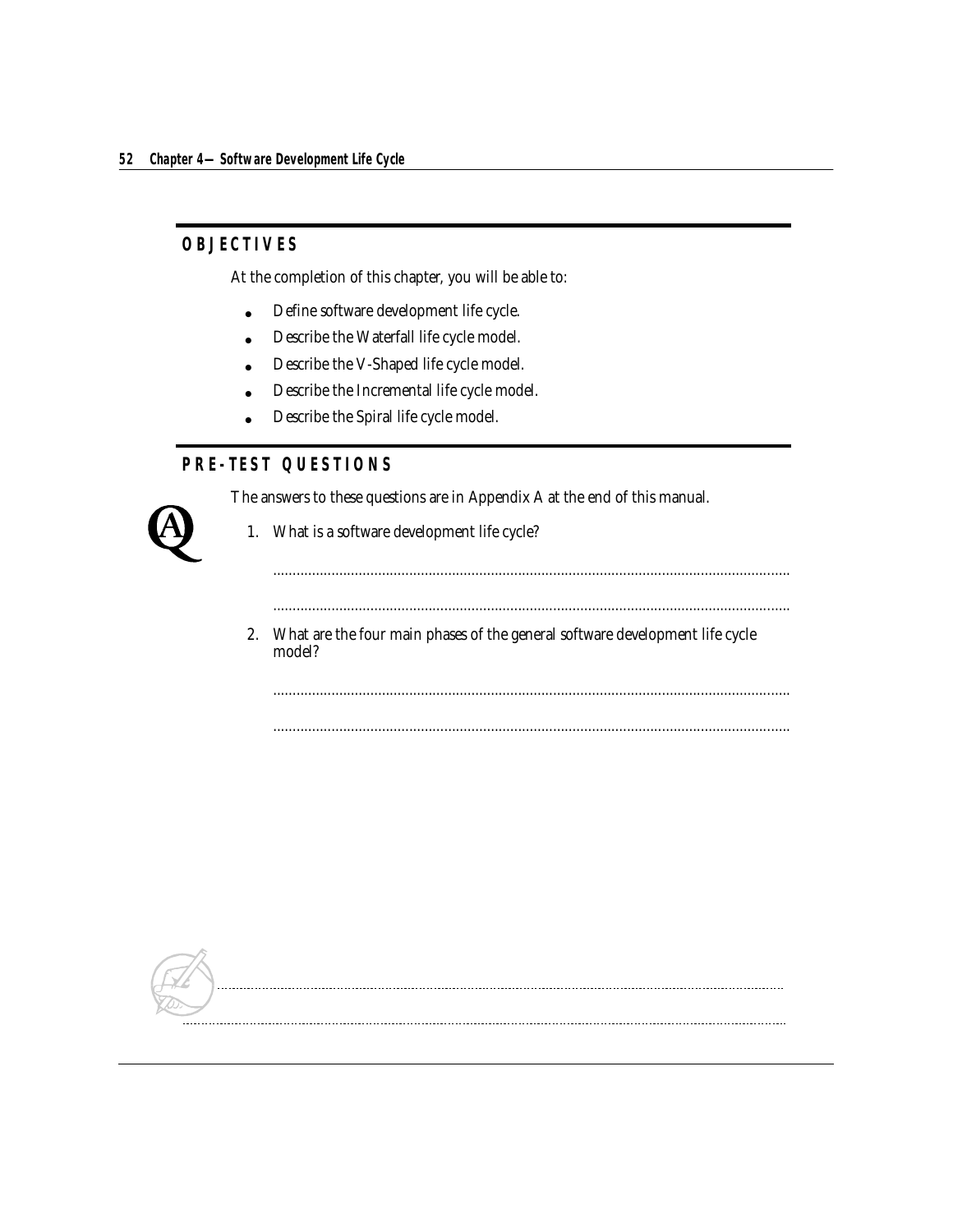## <span id="page-2-0"></span>**INTRODUCTION**

Software for business applications, whether it is intended to perform a single task or it is intended for use as a company-wide, integrated system, should be tailored to fit the company's unique needs and goals. In the simplest terms, the software should be capable of performing all the functions necessary to perform a task efficiently. While the software should be inclusive, it should not be unduly cumbersome. Careful attention is required to develop software that is both functional and efficient. Once the software is in use, it must be maintained. In this chapter, we will discuss several processes which can serve as guidelines for software development.

## <span id="page-2-1"></span>**SOFTWARE DEVELOPMENT LIFE CYCLE MODEL**

The term software development life cycle model is a way of describing the planning, designing, coding, and testing of a software system, as well as the method in which these steps are implemented. A variety of life cycle models exist, but they all include the same constituent parts. All life cycle models take a project through several primary phases: a requirements-gathering phase, a design phase, a construction or implementation phase, and a testing phase. Figure 4-1 provides a simplified illustration of the general software development life cycle model.



**Figure 4-1: General software development life cycle model**

Each phase produces feedback that affects the next phase. For instance, the requirements gathered during the requirements phase influence the design, which is translated into working software code during the implementation phase. The software code is verified against the requirements during the testing phase.

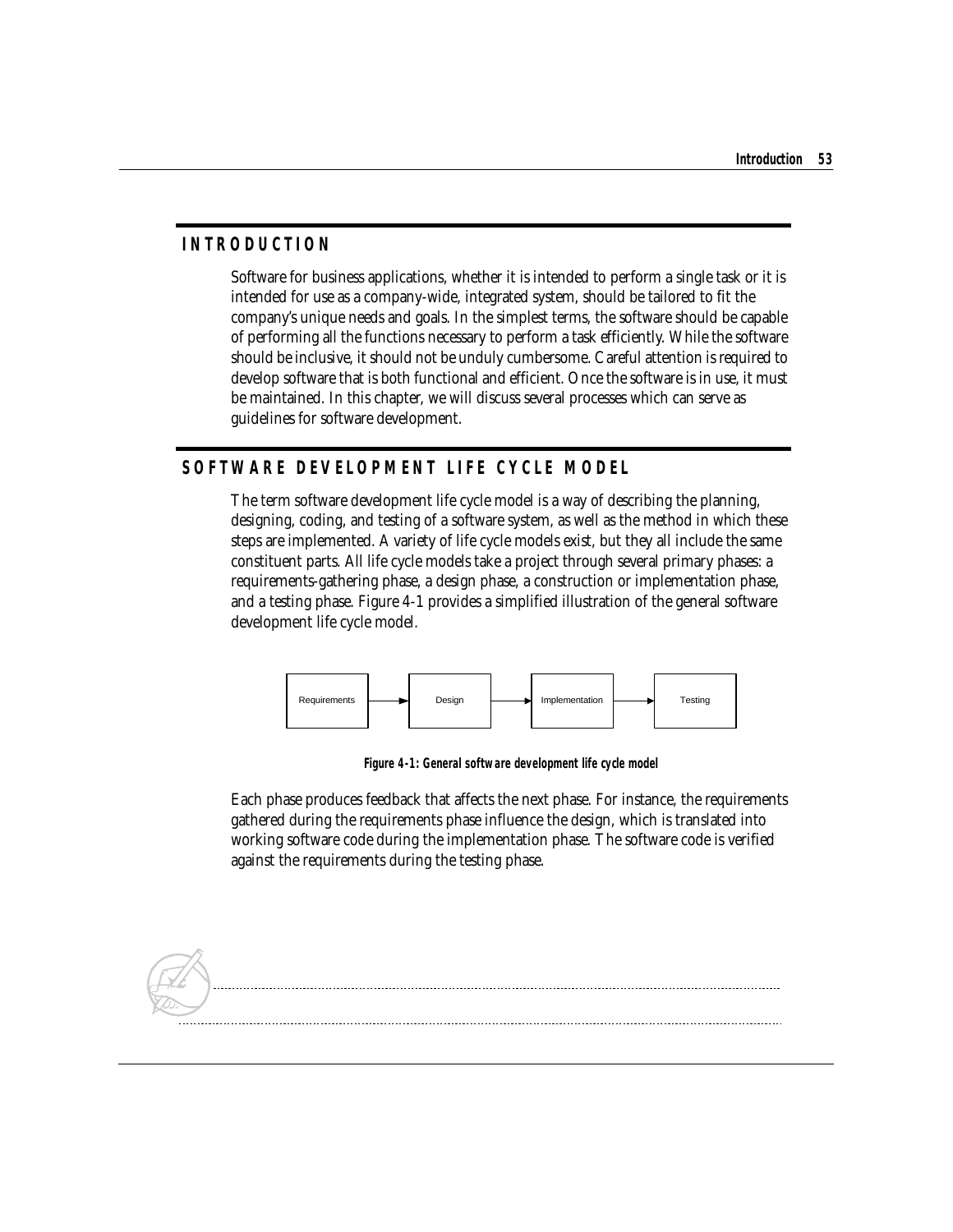#### **Requirements-gathering**

During the requirements-gathering phase, the needs of the company are outlined. Managers and users (and in some cases, clients) make their "wish-lists" about what they would like the software to do. Analysts ask questions about the intended use of the software, what type of data will be processed, how the software should handle the data, and how the data can be accessed once in the system.

Following the requirements phase, the software development team should have a detailed list of functions that the system will perform. Emphasis is on the system's goals, rather than the way in which the system will achieve those goals.

#### **Design**

In the design phase, the results of the requirements-gathering phase are translated into a software design plan. Focus shifts from the system's results to the way in which those results will be achieved and how the ideas of the requirements-gathering phase are accomplished. Designers consider many different criteria, from the hardware and operating system platform that hosting the software to the way subsystems will communicate with each other.

In essence, during the design phase, the designers attempt to turn the dreams of the managers and users into reality. Emphasis during this phase is on making a practical, working design for what has been outlined in the requirements-gathering phase.

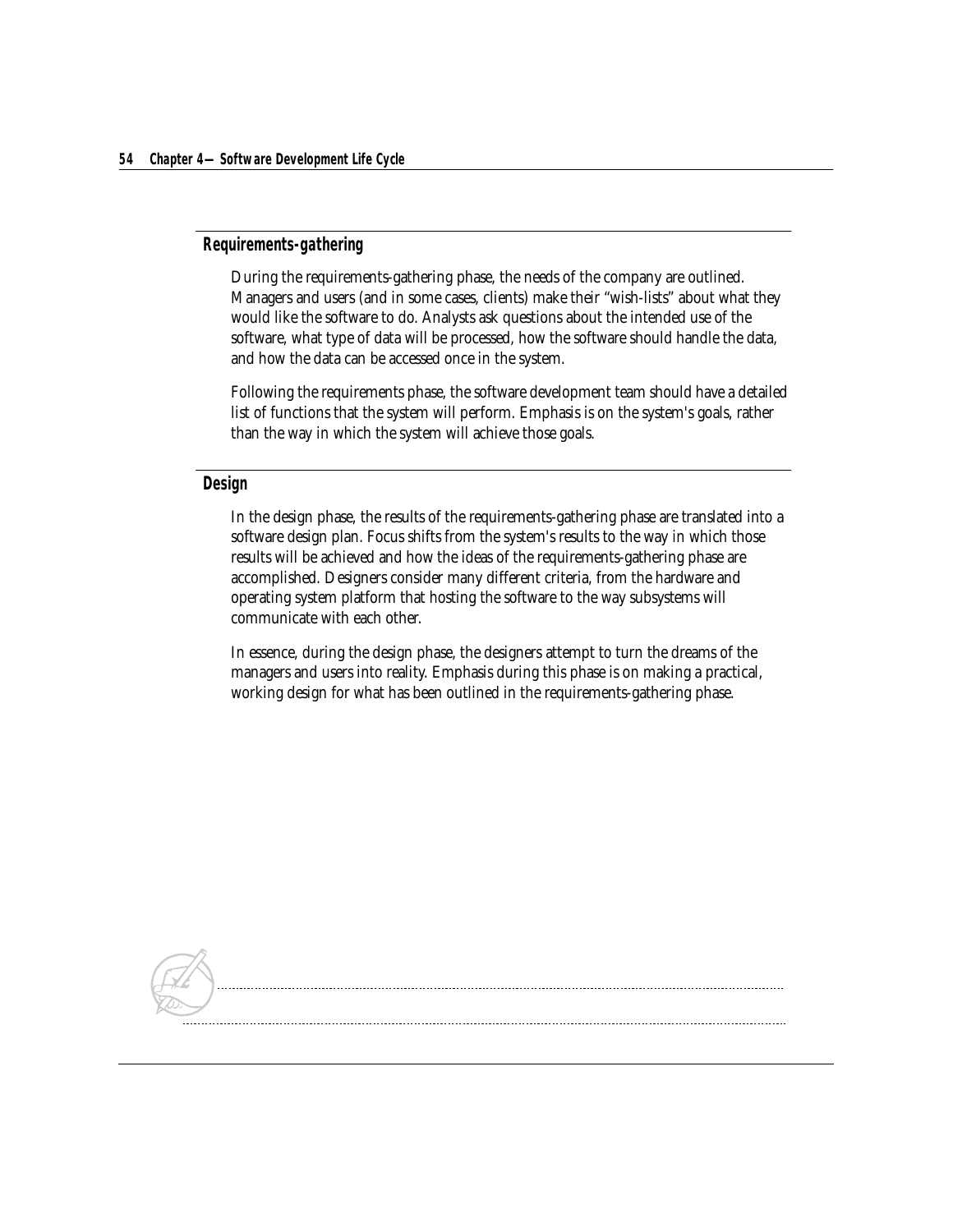#### **Implementation**

In the implementation phase, the results of the design phase are translated into program code. Software that does not meet the needs of the company is wasteful. During this phase the programmers should make it their central goal to fulfill the requirements of the company and to meet the design outlined in the design phase.

The classes and class interactions developed in the design phase are very explicit. They translate directly into the code generated in the implementation phase. Later in this course, design tools will be introduced that actually automate code generation from the output of the design phase.

#### **Testing**

In the testing phase, the results of the implementation phase are run through a series of tests to verify that it functions and that it meets goals of the requirements phase. A testing plan is created to describe the unit tests and system tests that will be performed. Unit testing is performed on individual software components. The process of integration brings together all the software components to create a complete system. System testing is performed on the software system as a whole.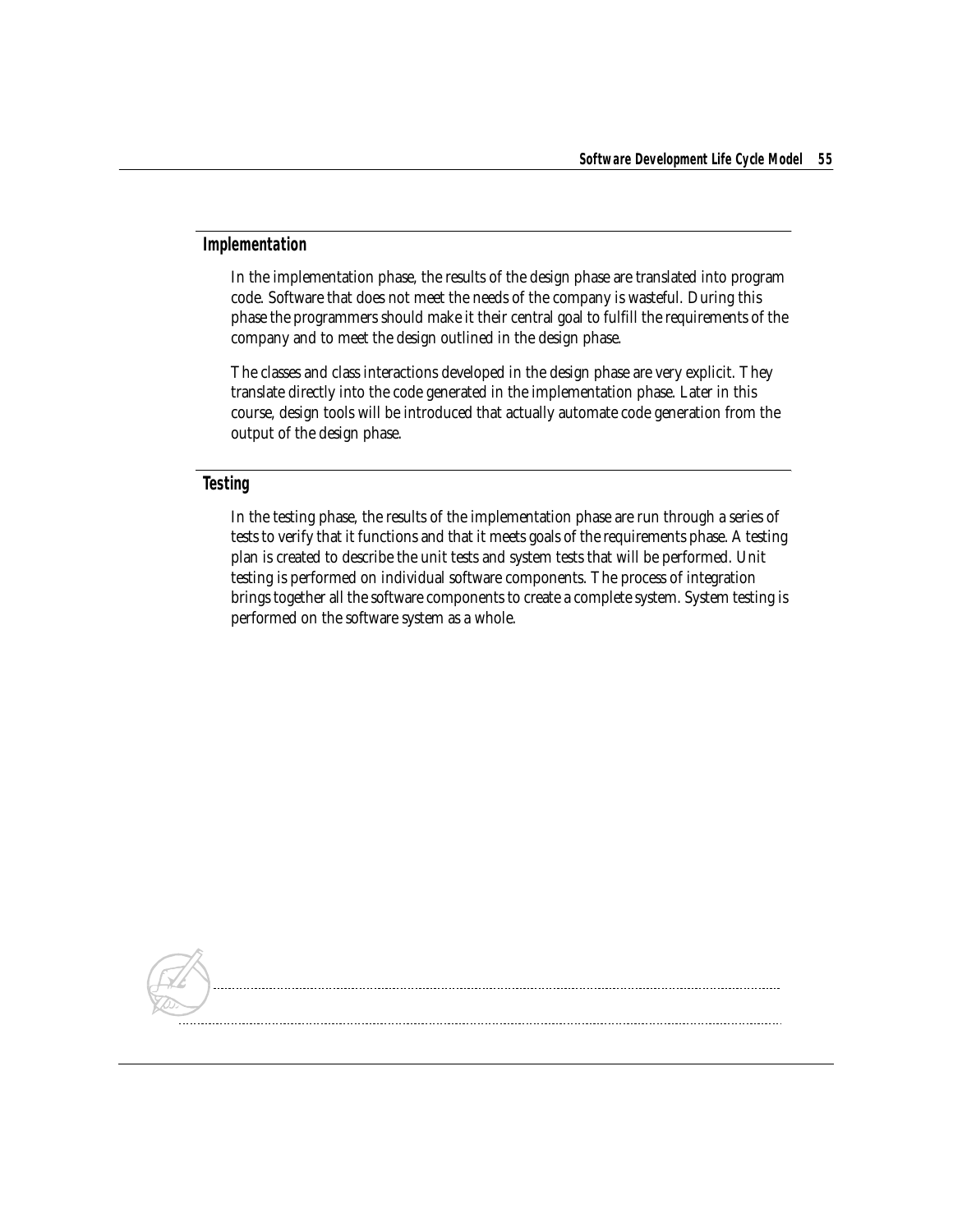## <span id="page-5-0"></span>**WATERFALL LIFE CYCLE MODEL**

The Waterfall life cycle model, also known as the classic or linear-sequential life cycle model, is one of the simplest to understand and use. The Waterfall model is characterized by a series of steps that must be completed in a linear, sequential order. Each phase is completed and verified before development progresses to the next phase. Figure 4-2 illustrates the Waterfall life cycle model.



**Figure 4-2: Waterfall life cycle model**

Following each phase is a formal review process that results in the decision to proceed to the next phase. Testing is performed late in the development process, and phases do not overlap. When one phase is completed, the entire development effort shifts to the next phase. This cascading flow from one phase to another is the basis of the Waterfall model's name.

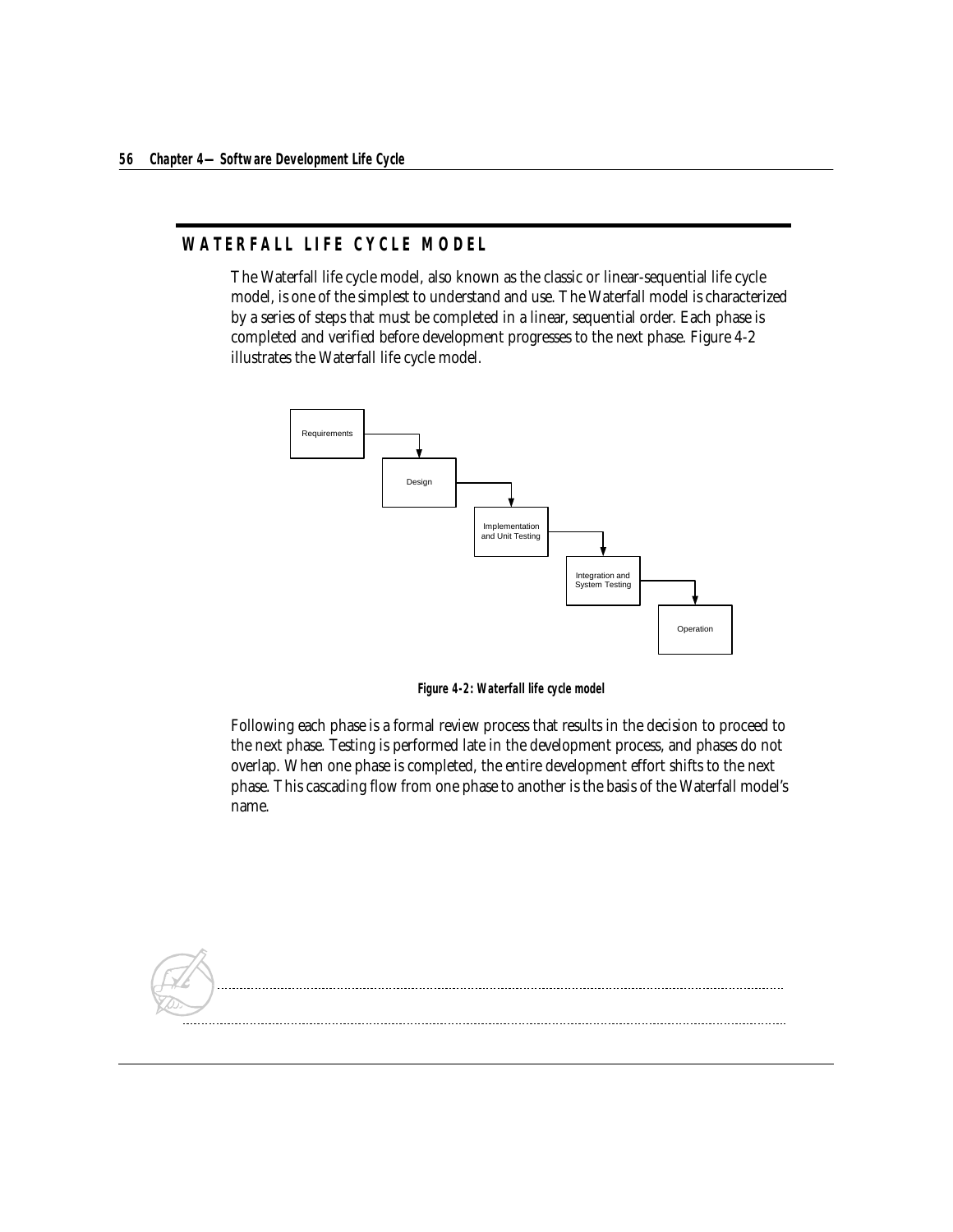## **Advantages of the Waterfall model**

As a formalized approach to software development, the Waterfall model is simple and easy to use. This model can be easy to implement and manage because each phase has a specific purpose, and development occurs in only one phase at a time.

The Waterfall model is appropriate for small development projects in which the requirements are well understood.

## **Disadvantages of the Waterfall model**

Although the Waterfall model provides a good introduction to software life cycle models, its usefulness is limited. Due to the rigidity of the model, all requirements must be stated explicitly before development begins. If requirements change or are added, the project must start over from the beginning. No working software is developed until very late in the process, and this delay creates a great deal of uncertainty and risk. If errors are made in requirements-gathering or design, they may not be discovered until very late in the implementation or testing phases.

Due to these issues, the Waterfall model is inappropriate for complex projects. It should not be used for developing object-oriented software, for long-term or ongoing projects, or for projects in which requirements are unknown or subject to change.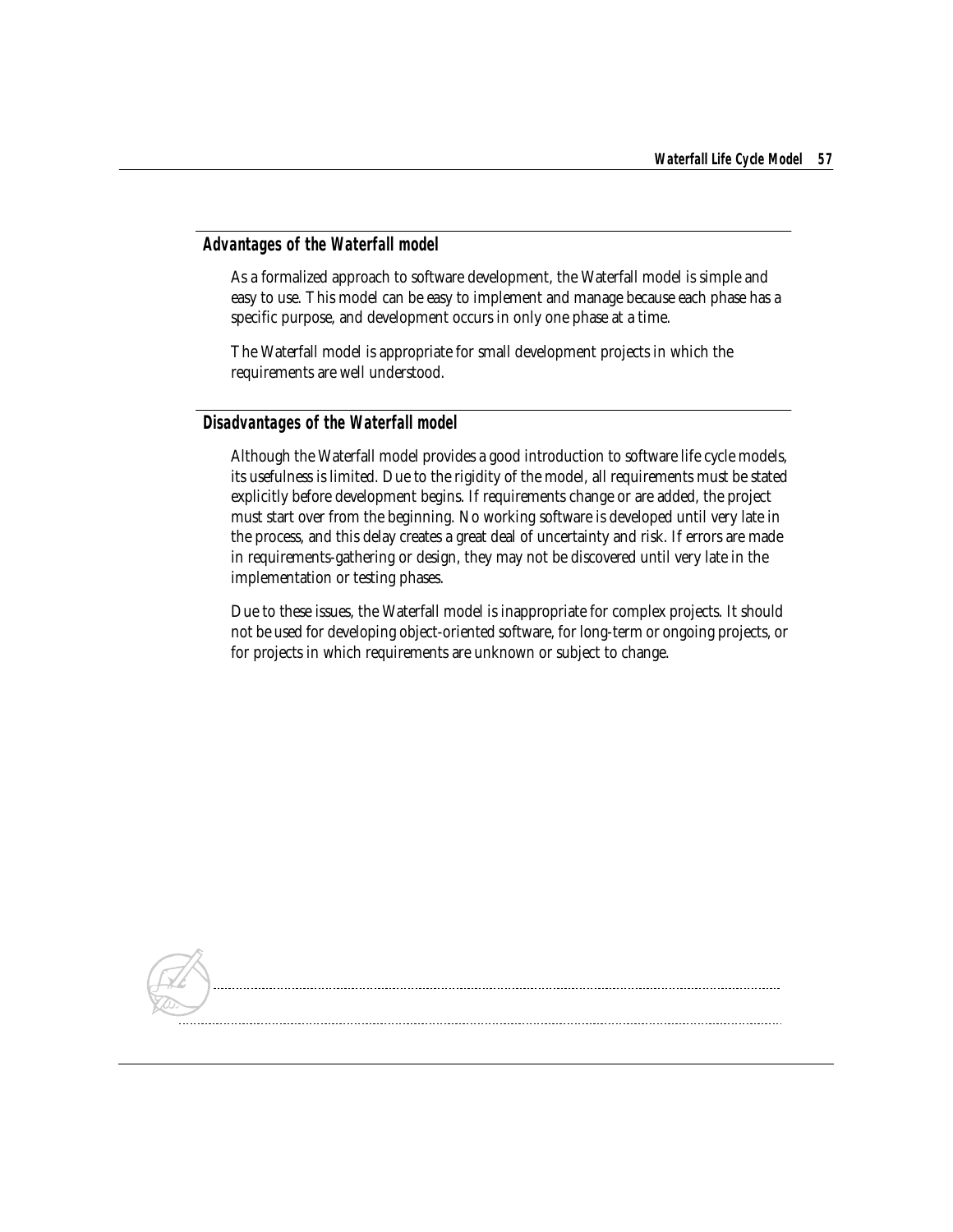## <span id="page-7-0"></span>**V-SHAPED LIFE CYCLE MODEL**

Like the Waterfall model, the V-Shaped life cycle model provides a sequential path of discrete phases that must each be completed before development proceeds to the next phase. The phase test plans are developed during each level of development, and once coding is completed, the tests are conducted. Figure 4-3 is a simplified illustration of the V-Shaped life cycle model.



**Figure 4-3: V-Shaped life cycle model**

The development effort begins with requirements gathering (in the upper-left point of the V). During this phase, requirements are gathered and recorded as they are in the Waterfall model. However, before development moves to the next phase, a system test plan is created. The system test plan will focus on verifying the functionality specified in the requirements definition.

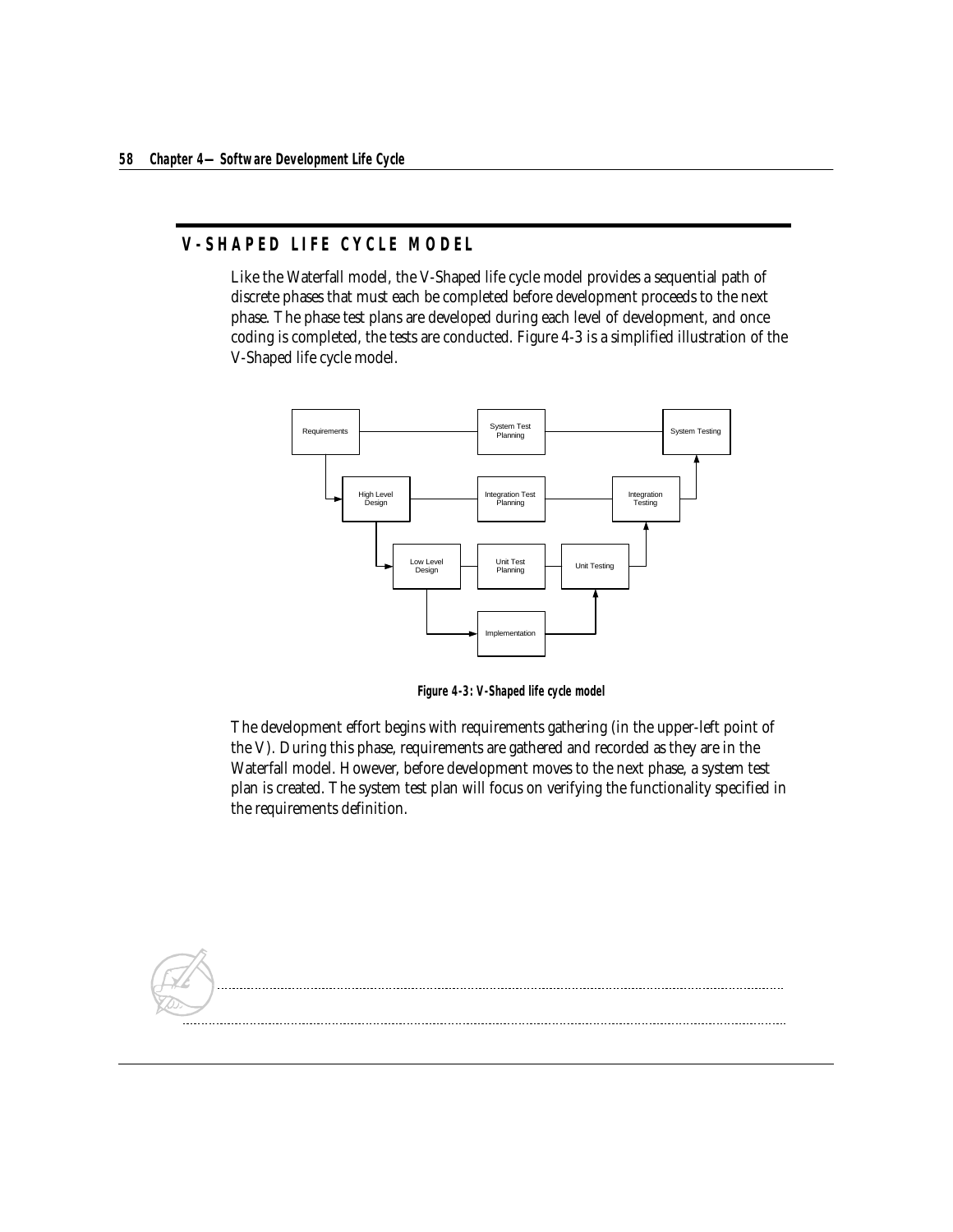As the V-model moves down the left side, developers focus on high-level system architecture and overall system design. The integration test plan developed in this phase will test the abilities of pieces of the finished software system to operate together. The low-level design phases focus on the design of individual software components, and the corresponding unit test plans developed in this phase are used to test individual components.

Coding is performed at the bottom of the V, during the implementation phase. Once coding is complete, development progresses up the right side of the V, moving through the test plans developed during the earlier phases. If a problem arises during a testing phase, the life-cycle reverts back to its corresponding development phase.

## **Advantages of the V-Shaped model**

Like the Waterfall model, the V-Shaped model is relatively simple and easy to use. Specific goals are defined for each phase. The focus on preparing test plans early in the process gives the V-Shaped model a higher chance for success. Like the Waterfall model, the V-Shaped model is appropriate for small development projects in which requirements are well understood.

#### **Disadvantages of the V-Shaped model**

The rigidity of the V-Shaped model makes it inappropriate for most projects. Like the Waterfall model, all requirements must be stated at the beginning of the project, making it difficult to add or change requirements later in the development process. All software development occurs in a single phase, so there are no early working versions or prototypes. The emphasis in test planning appears to reduce risk, but, like the Waterfall model, the V-shaped model risks time and energy in the absence of careful planning. Should the last phase of training, which corresponds to the first phase of development, reveal that a slight modification is necessary, the entire development process must be repeated. Like the Waterfall model, the V-Shaped model is inappropriate for complex projects.

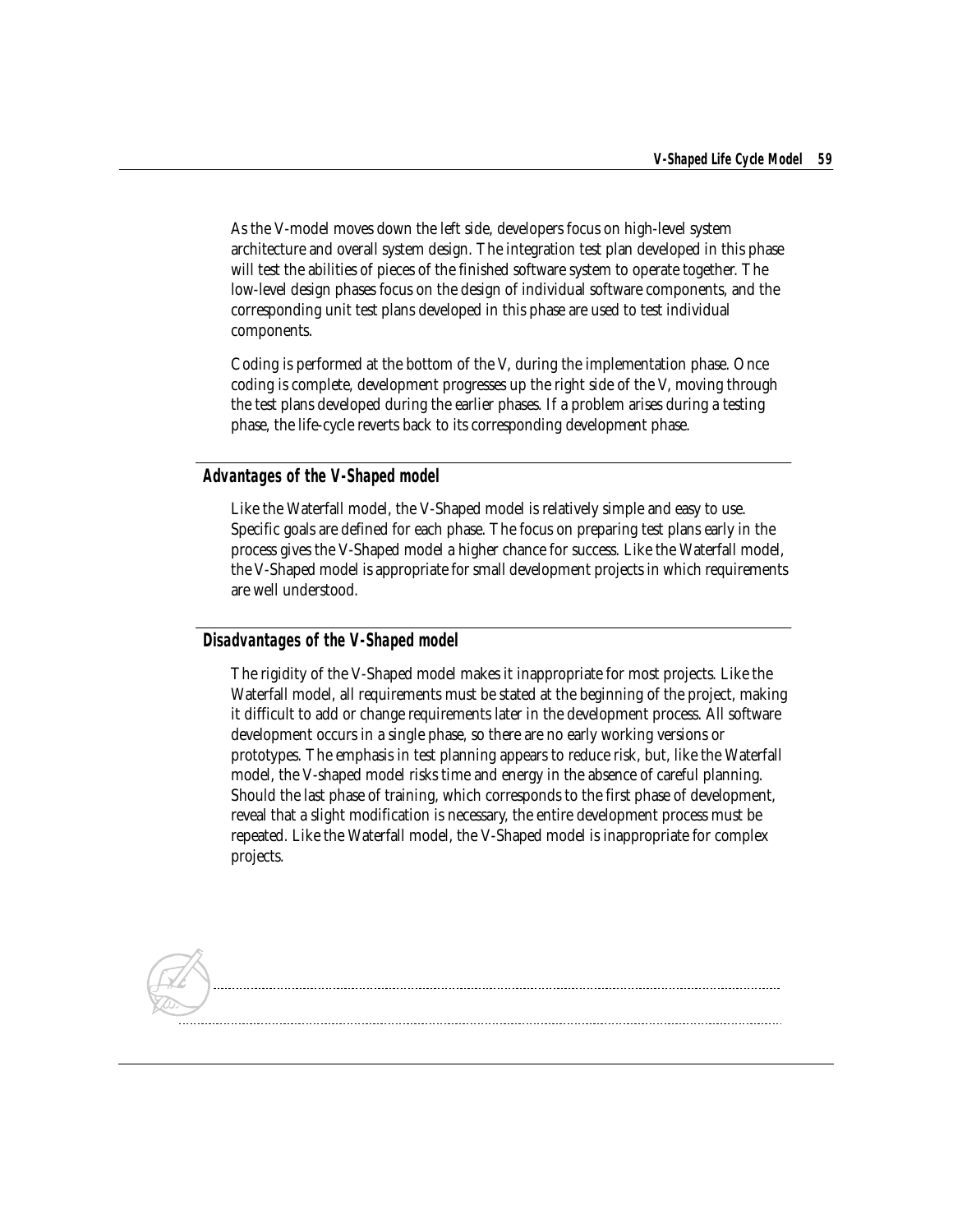## <span id="page-9-0"></span>**INCREMENTAL LIFE CYCLE MODEL**

The Incremental life cycle model builds an iterative approach into the Waterfall model. Development projects are divided into several smaller, more manageable iterations. Each iteration passes through a mini-Waterfall process. Requirement, design, implementation and testing phases are completed for each iteration. Figure 4-4 illustrates the Incremental life cycle model.



**Figure 4-4: Incremental life cycle model**

Development begins with requirements gathering and high-level design, and then requirements are divided into iterations. The Incremental model is evolutionary meaning that a working version of the software is created by the end of the first iteration, and subsequent iterations build upon the work of earlier iterations. Low-level design is performed during each iteration, and unit testing evaluates the functionality added during the current iteration. System testing evaluates the way in which the new functionality affects the functionality of the entire system.

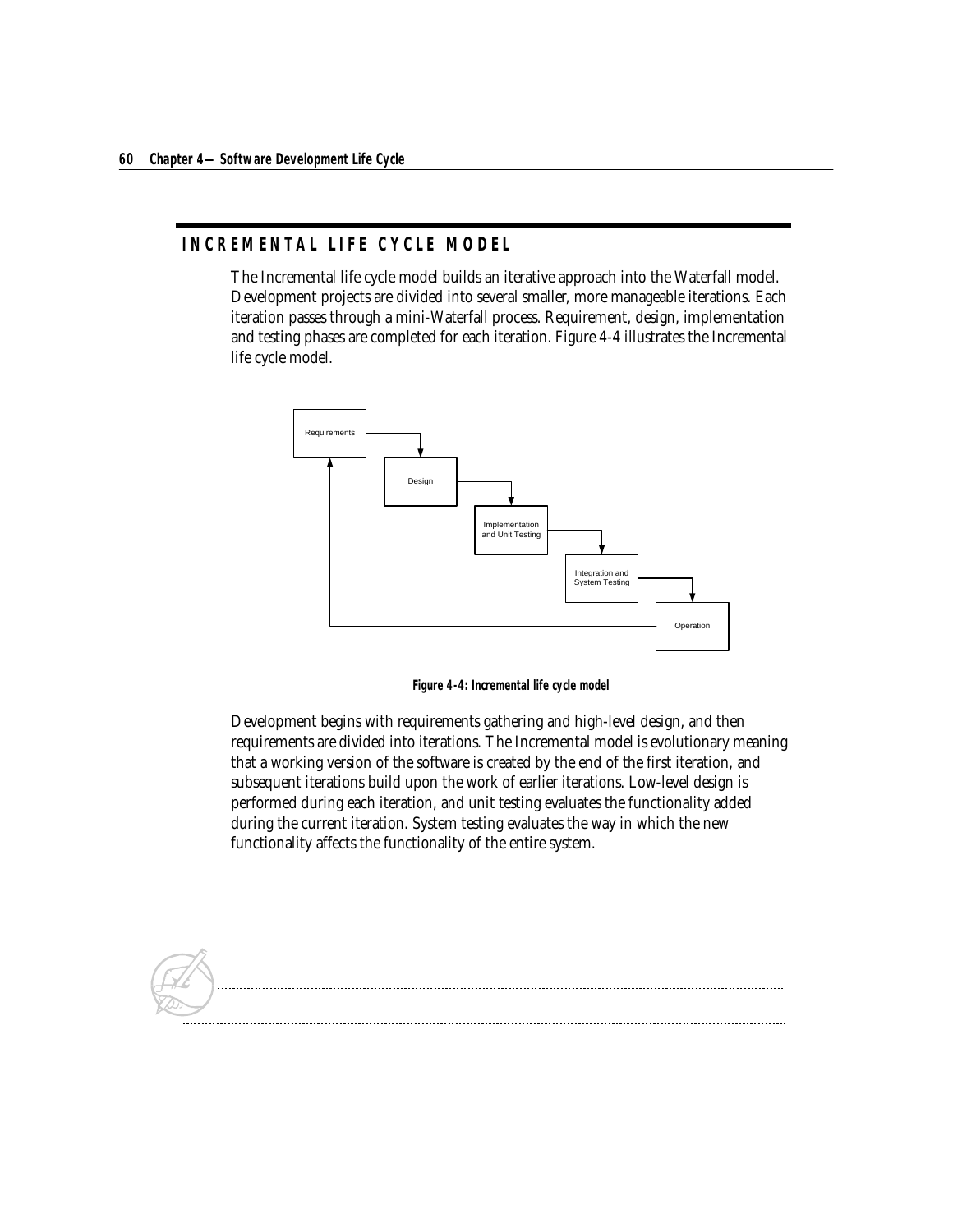#### **Advantages of the Incremental model**

Unlike the Waterfall and V-Shaped models, the Incremental model generates a working prototype early in the development process. The iterative nature of the Incremental model makes it more flexible when adding or changing requirements. This model is also easier to test and debug because testing is performed incrementally during each iteration on a relatively small amount of new code.

The Incremental model is an effective tool for managing risk. Chancy portions of development can be identified and carefully managed in their own iteration. In addition to being performed incrementally, each iteration represents a measurable milestone.

#### **Disadvantages of the Incremental model**

Like the Waterfall model, the Incremental model exhibits some rigidity in that phases cannot be overlapped. Because requirements-gathering and design are performed during each iteration and not before development begins, projects developed using the Incremental model may incur errors in early iterations. The Incremental model is less risky than the Waterfall or V-Shaped models, but it may be inappropriate for large, longterm projects.

## <span id="page-10-0"></span>**SPIRAL LIFE CYCLE MODEL**

The Spiral life cycle model is similar to the Incremental model but incorporates risk analysis. It is divided into four phases: planning, risk analysis, engineering, and evaluation. A project passes through each of these phases in sequence, repeatedly, in a series of iterations called **spirals**. At the beginning of the development process, critical requirements are identified for the first spiral. Subsequent spirals add functionality to this baseline spiral.

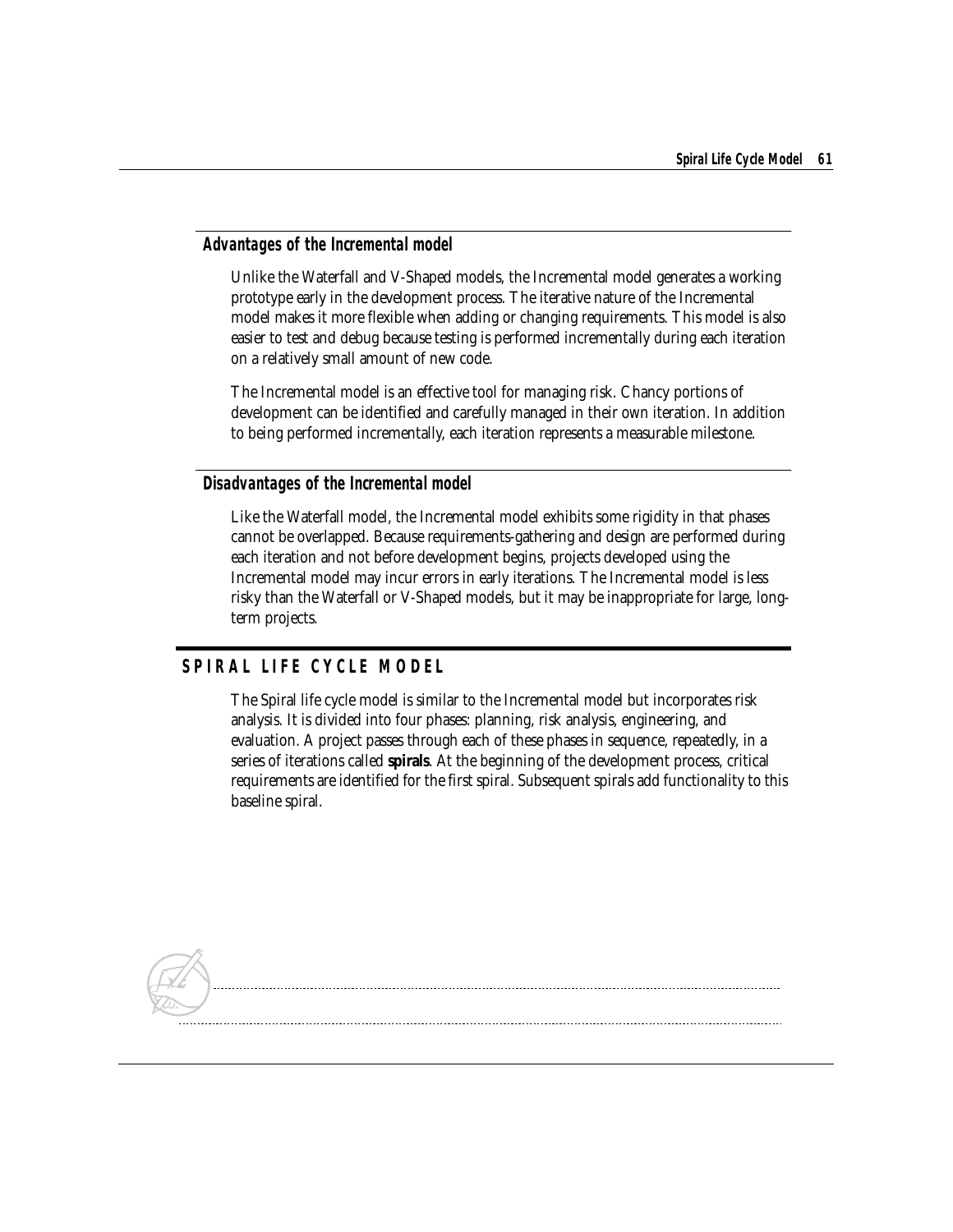The Spiral model is represented by a spiral passing through four quadrants, which represent the four phases of development. Requirements gathering is performed in the planning phase. During the risk analysis phase, a formal process is undertaken to identify alternative courses of action and their relative risks. A prototype is also developed during this phase. Software is coded and tested during the engineering phase. During the evaluation phase, the customer has an opportunity to evaluate the output before the project proceeds to the next spiral. Notice that the angular component represents the progress in the current spiral, and the radius represents the project cost. Figure 4-5 illustrates the Spiral life cycle model.



**Figure 4-5: Spiral life cycle model**

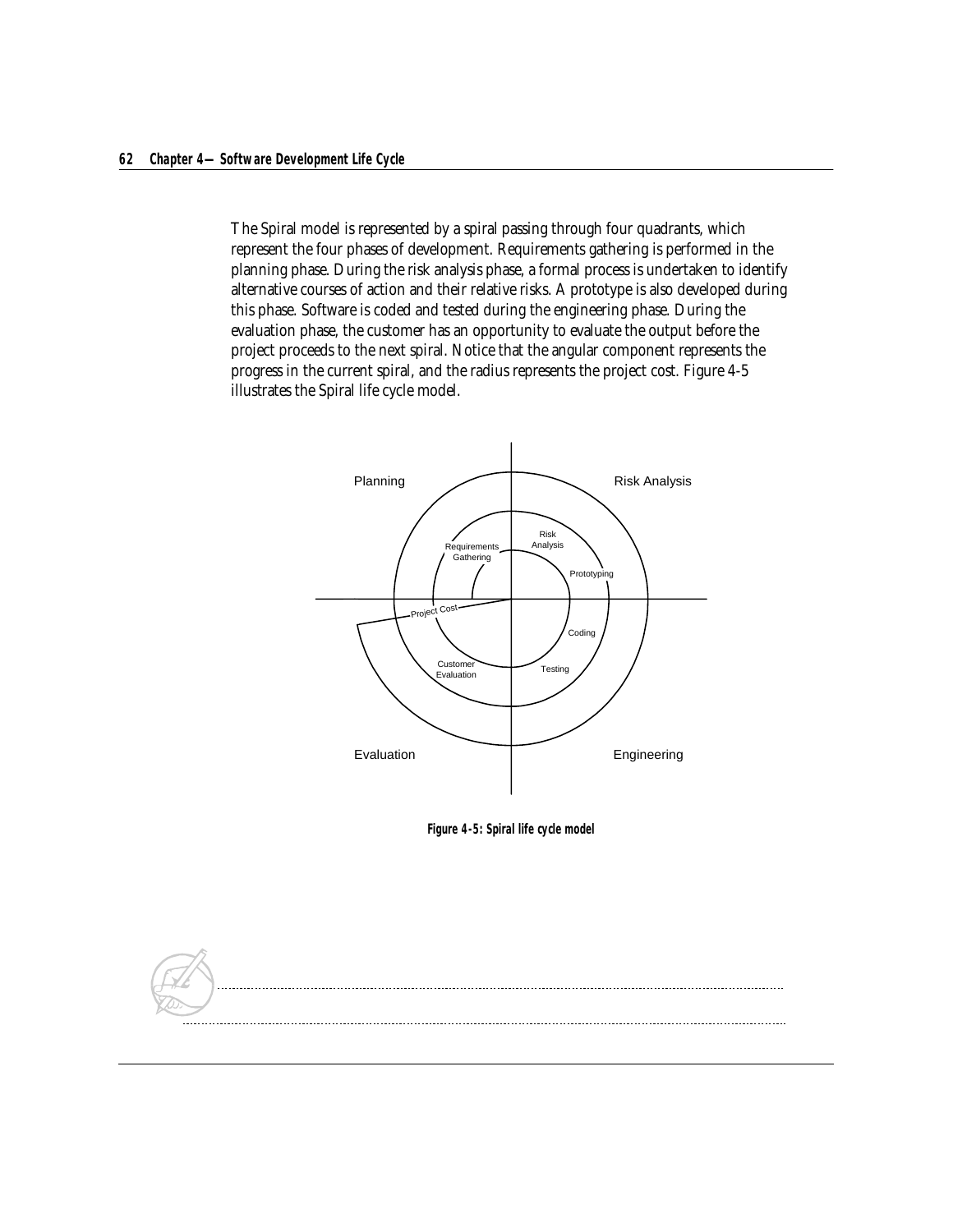#### **Advantages of the Spiral model**

The focus on risk avoidance makes the Spiral model ideal for large-scale and missioncritical products. At its core, the Spiral model is built on earlier software development models, and it borrows from both the Waterfall and Incremental models. Working software code is developed early; thus, the customer is given many opportunities to evaluate the software and plenty of time to ease into adoption of the software.

#### **Disadvantages of the Spiral model**

The Spiral model can cost considerably more to implement than other life cycle models. The risk analysis phase requires highly specific expertise, and the project's success depends on the output of this phase. The Spiral model is inappropriate for use in small and medium-scale projects that are not mission-critical.

## <span id="page-12-0"></span>**SUMMARY**

All software development life cycle models share common phases of development: gathering of requirements, designing of the software system, coding of software, and the testing of the system. The Waterfall life cycle model is one of the simplest and easiest to use; it consists of five discrete phases that are executed sequentially. The V-Shaped life cycle model adds an emphasis on testing to the Waterfall model. The Incremental life cycle model applies a series of iterations to the Waterfall model. The Spiral life cycle model builds upon the Waterfall and Incremental models and focuses on risk analysis.